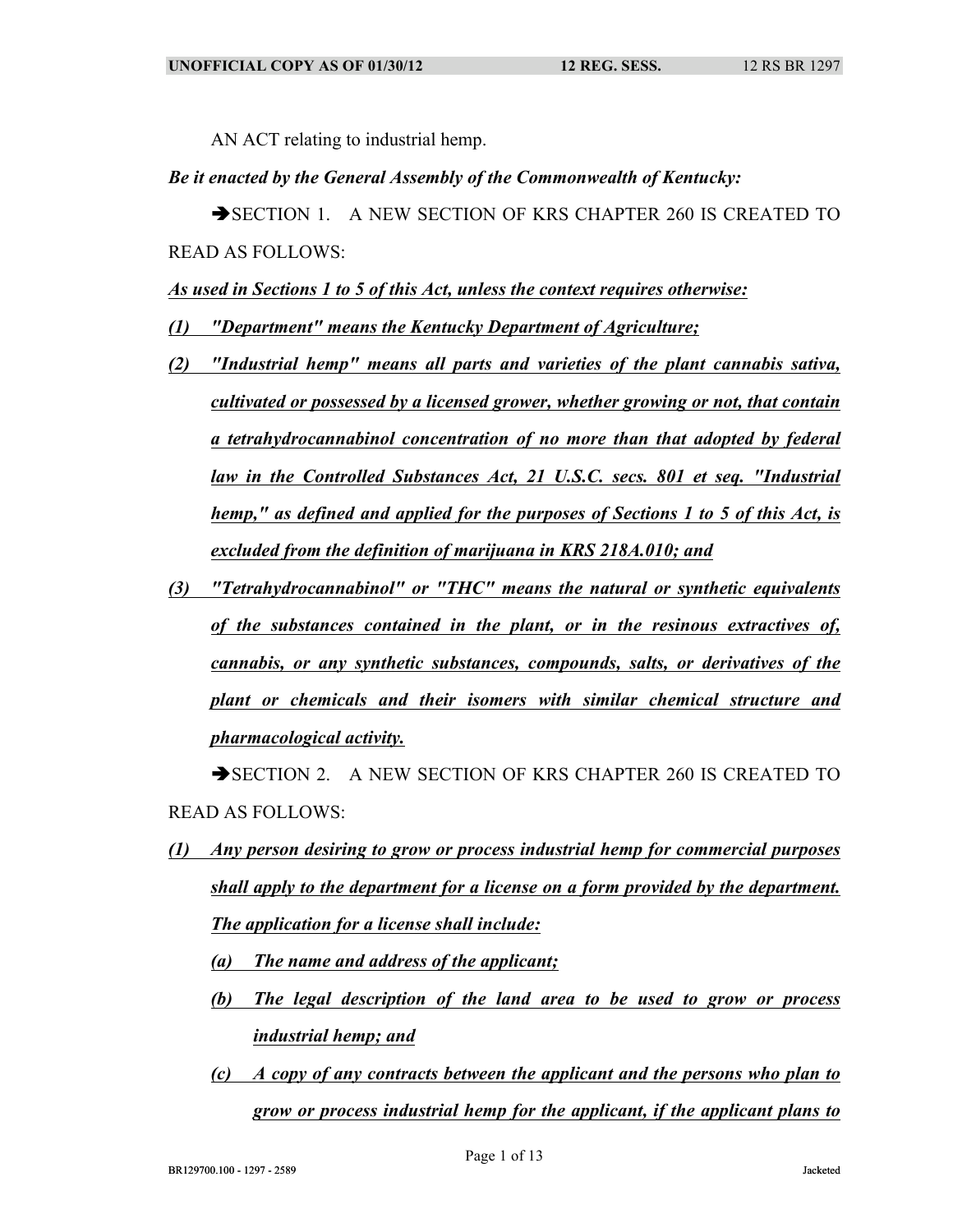*let another person grow or process the industrial hemp.*

- *(2) (a) For initial licensure, each applicant shall be required to submit to a statewide and nationwide criminal history check, which shall be conducted by the sheriff's department having jurisdiction in the county in which the industrial hemp will be grown or processed. For applicants planning to grow or process industrial hemp in more than one (1) county, the department shall determine which sheriff's department shall conduct the checks.*
	- *(b) The sheriff's department shall provide the department with a copy of the criminal history records. Criminal history records provided to the department shall be confidential and shall only be used in determining an applicant's eligibility for licensure.*
	- *(c) All costs associated with the checks shall be paid by the applicant.*
	- *(d) A person with a prior felony conviction within ten (10) years of applying for a license shall not be eligible for licensure.*
- *(3) If the applicant has completed the application process to the satisfaction of the department, the department shall issue the license, which shall be valid for a period of one (1) year. Any person licensed under this section shall be presumed to be growing or processing industrial hemp for commercial purposes.*
- *(4) The department shall administer the licensing program and shall promulgate administrative regulations necessary to carry out Sections 1 to 5 of this Act.*
- *(5) The license required by this section shall not be conditioned on or subject to review or approval by the United States Drug Enforcement Agency.* SECTION 3. A NEW SECTION OF KRS CHAPTER 260 IS CREATED TO

READ AS FOLLOWS:

*(1) In addition to the criminal history checks required by Section 2 of this Act, the sheriff's department shall be responsible for monitoring registered industrial*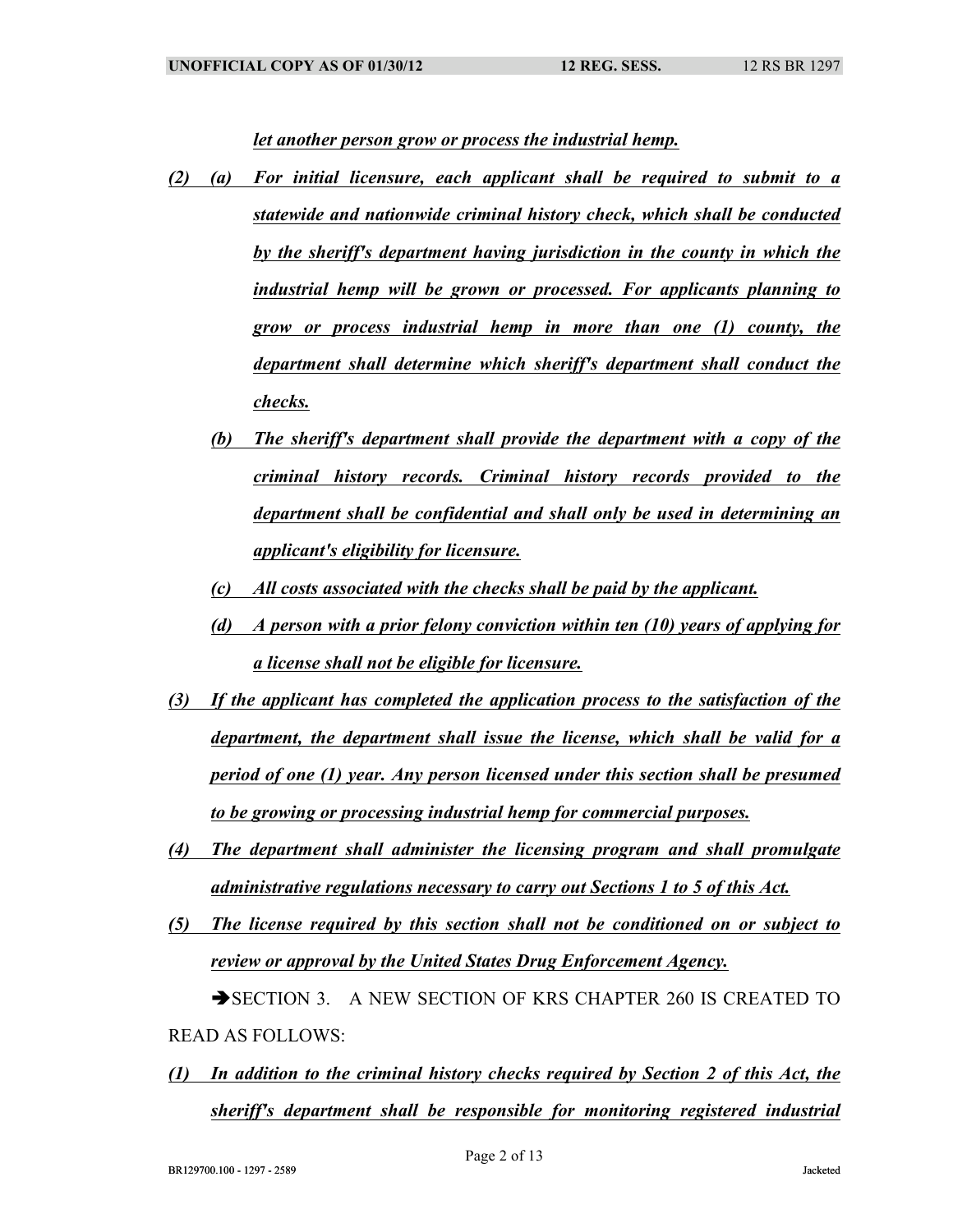*hemp fields and shall randomly test the industrial hemp for compliance with THC levels. The department shall provide the sheriffs with a list of approved licensees and copies of the legal descriptions of the lands upon which industrial hemp is being grown or processed. For licensees growing or processing industrial hemp in more than one (1) county, each county's industrial hemp fields shall be monitored and tested by the sheriff's department having jurisdiction in that county.*

*(2) To provide sufficient funds to pay the costs associated with administering, monitoring, and testing industrial hemp, the department shall assess each licensee a fee of five dollars (\$5) per acre, with a minimum fee of one hundred fifty dollars (\$150) per applicant. Collections from this fee shall be equally divided between the department and the appropriate sheriff's department.*

SECTION 4. A NEW SECTION OF KRS CHAPTER 260 IS CREATED TO READ AS FOLLOWS:

- *(1) Each licensee shall:*
	- *(a) File with the department documentation indicating that the industrial hemp seeds planted were of a type and variety certified to have no more THC concentration than that adopted by federal law in the Controlled Substances Act, 21 U.S.C. secs. 801 et seq.;*
	- *(b) Notify the department of the sale or distribution of any industrial hemp grown or processed under the license and the names and addresses of the persons to whom the industrial hemp was sold or distributed; and*
	- *(c) Provide the department with any contracts between the licensee and any person to whom industrial hemp was sold or distributed.*
- *(2) Any person licensed to grow or process industrial hemp under Sections 1 to 5 of this Act may import and resell industrial hemp seed that has been certified as having no more THC concentration than that adopted by federal law in the*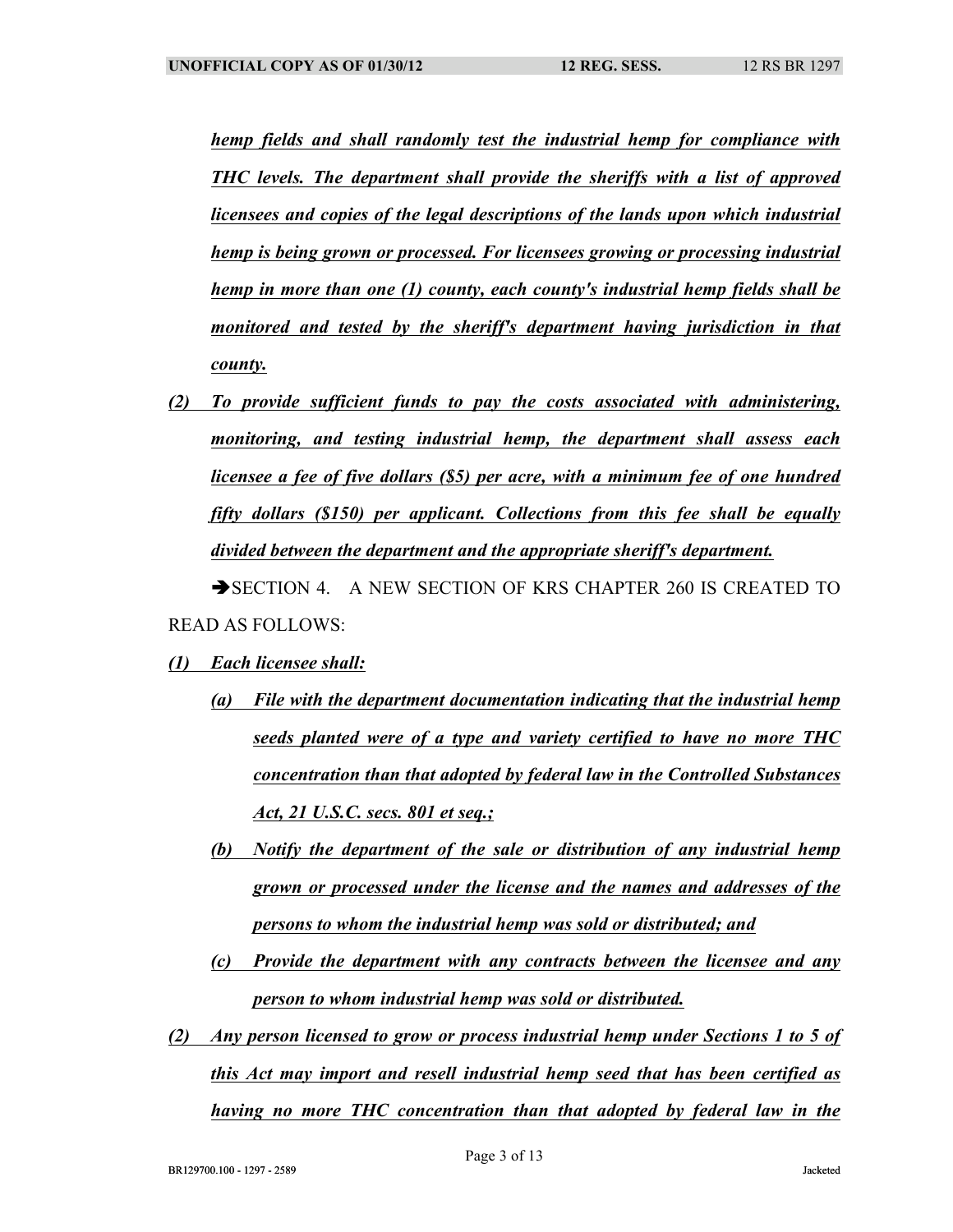*Controlled Substances Act, 21 U.S.C. secs. 801 et seq.*

SECTION 5. A NEW SECTION OF KRS CHAPTER 260 IS CREATED TO READ AS FOLLOWS:

- *(1) Nothing in Sections 1 to 5 of this Act shall be construed to authorize any person to violate any federal rules or regulations.*
- *(2) If any part of Sections 1 to 5 of this Act conflicts with a provision of federal law regarding industrial hemp that has not been adopted in Kentucky under KRS 260.865, the federal provision shall control to the extent of the conflict.*

Section 6. KRS 218A.010 is amended to read as follows:

As used in this chapter:

- (1) "Administer" means the direct application of a controlled substance, whether by injection, inhalation, ingestion, or any other means, to the body of a patient or research subject by:
	- (a) A practitioner or by his or her authorized agent under his or her immediate supervision and pursuant to his or her order; or
	- (b) The patient or research subject at the direction and in the presence of the practitioner;
- (2) "Anabolic steroid" means any drug or hormonal substance chemically and pharmacologically related to testosterone that promotes muscle growth and includes those substances listed in KRS 218A.090(5) but does not include estrogens, progestins, and anticosteroids;
- (3) "Cabinet" means the Cabinet for Health and Family Services;
- (4) "Child" means any person under the age of majority as specified in KRS 2.015;
- (5) "Cocaine" means a substance containing any quantity of cocaine, its salts, optical and geometric isomers, and salts of isomers;
- (6) "Controlled substance" means methamphetamine, or a drug, substance, or immediate precursor in Schedules I through V and includes a controlled substance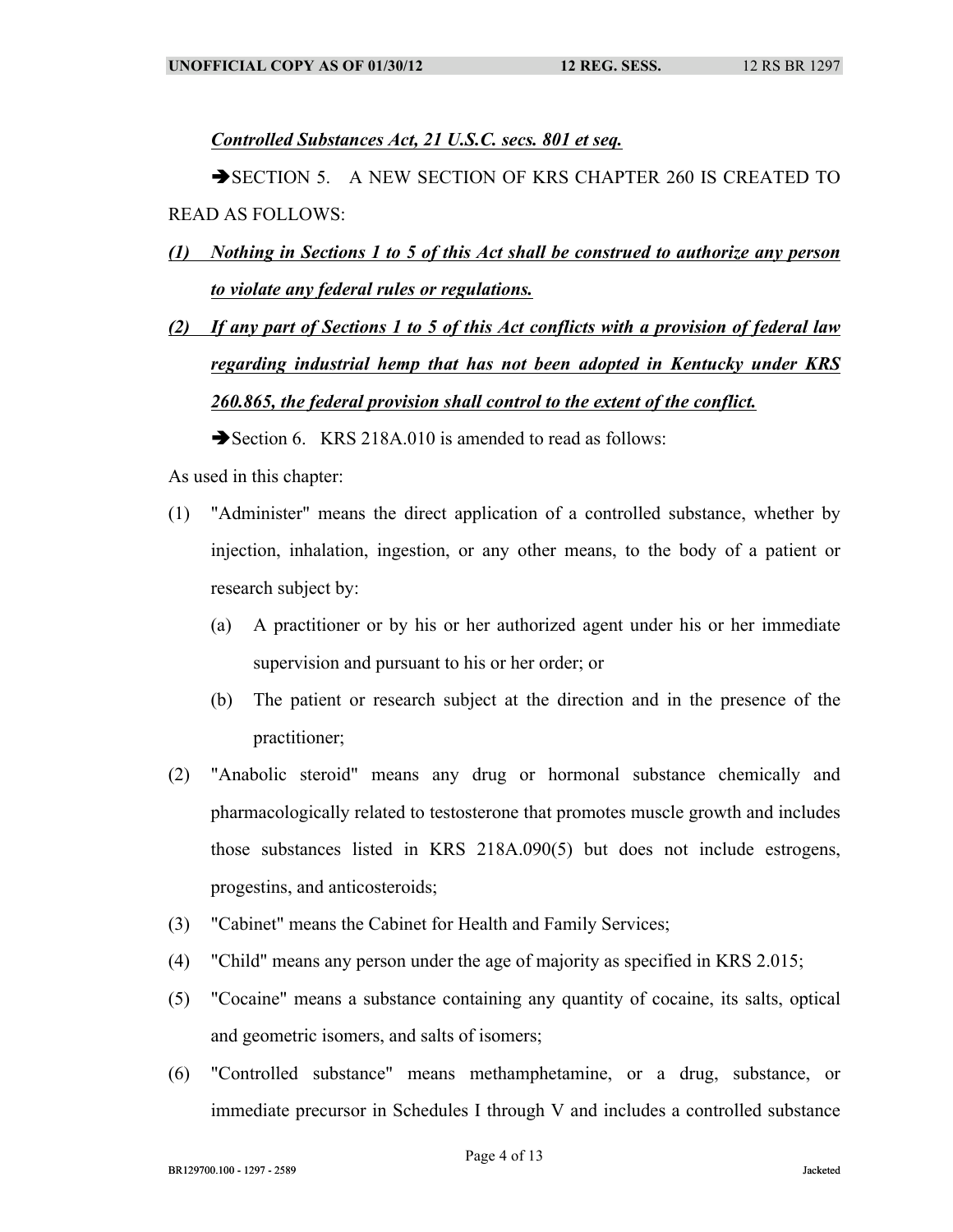analogue;

- (7) (a) "Controlled substance analogue," except as provided in paragraph (b) of this subsection, means a substance:
	- 1. The chemical structure of which is substantially similar to the structure of a controlled substance in Schedule I or II; and
	- 2. Which has a stimulant, depressant, or hallucinogenic effect on the central nervous system that is substantially similar to or greater than the stimulant, depressant, or hallucinogenic effect on the central nervous system of a controlled substance in Schedule I or II; or
	- 3. With respect to a particular person, which such person represents or intends to have a stimulant, depressant, or hallucinogenic effect on the central nervous system that is substantially similar to or greater than the stimulant, depressant, or hallucinogenic effect on the central nervous system of a controlled substance in Schedule I or II.
	- (b) Such term does not include:
		- 1. Any substance for which there is an approved new drug application;
		- 2. With respect to a particular person, any substance if an exemption is in effect for investigational use for that person pursuant to federal law to the extent conduct with respect to such substance is pursuant to such exemption; or
		- 3. Any substance to the extent not intended for human consumption before the exemption described in subparagraph 2. of this paragraph takes effect with respect to that substance;
- (8) "Counterfeit substance" means a controlled substance which, or the container or labeling of which, without authorization, bears the trademark, trade name, or other identifying mark, imprint, number, or device, or any likeness thereof, of a manufacturer, distributor, or dispenser other than the person who in fact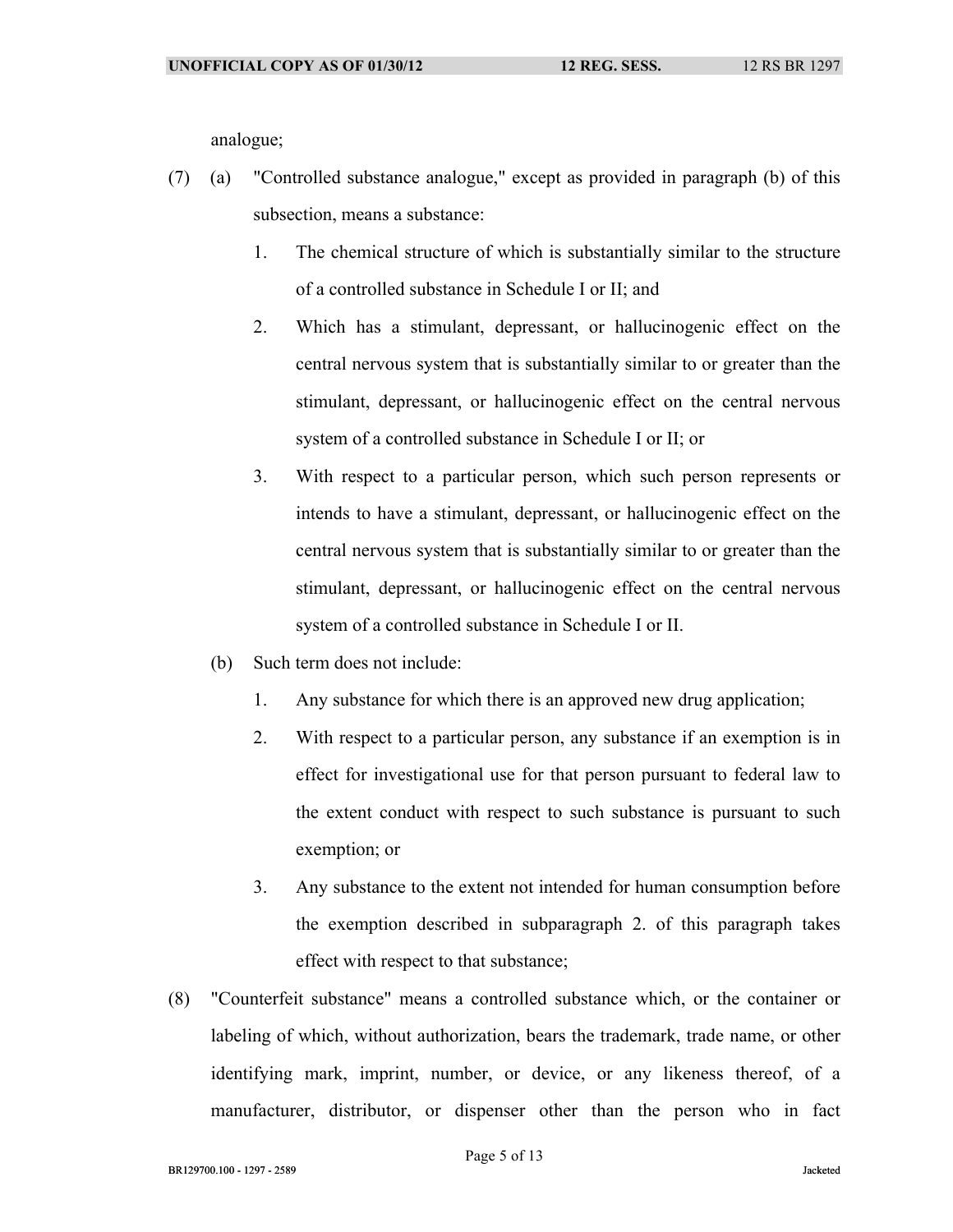manufactured, distributed, or dispensed the substance;

- (9) "Dispense" means to deliver a controlled substance to an ultimate user or research subject by or pursuant to the lawful order of a practitioner, including the packaging, labeling, or compounding necessary to prepare the substance for that delivery;
- (10) "Dispenser" means a person who lawfully dispenses a Schedule II, III, IV, or V controlled substance to or for the use of an ultimate user;
- (11) "Distribute" means to deliver other than by administering or dispensing a controlled substance;
- (12) "Dosage unit" means a single pill, capsule, ampule, liquid, or other form of administration available as a single unit;
- (13) "Drug" means:
	- (a) Substances recognized as drugs in the official United States Pharmacopoeia, official Homeopathic Pharmacopoeia of the United States, or official National Formulary, or any supplement to any of them;
	- (b) Substances intended for use in the diagnosis, care, mitigation, treatment, or prevention of disease in man or animals;
	- (c) Substances (other than food) intended to affect the structure or any function of the body of man or animals; and
	- (d) Substances intended for use as a component of any article specified in this subsection.

It does not include devices or their components, parts, or accessories;

(14) "Good faith prior examination," as used in KRS Chapter 218A and for criminal prosecution only, means an in-person medical examination of the patient conducted by the prescribing practitioner or other health-care professional routinely relied upon in the ordinary course of his or her practice, at which time the patient is physically examined and a medical history of the patient is obtained. "In-person" includes telehealth examinations. This subsection shall not be applicable to hospice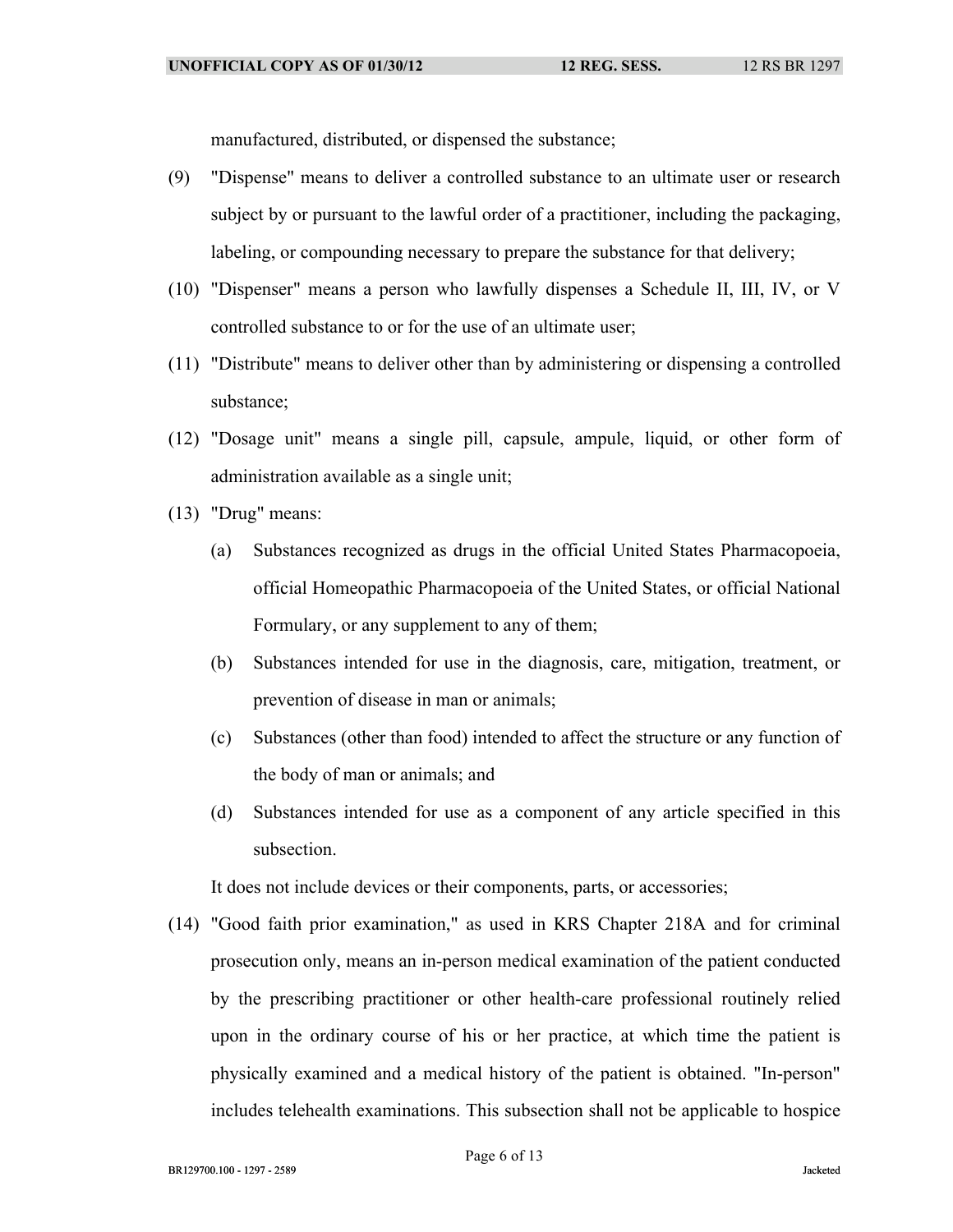providers licensed pursuant to KRS Chapter 216B;

- (15) "Hazardous chemical substance" includes any chemical substance used or intended for use in the illegal manufacture of a controlled substance as defined in this section or the illegal manufacture of methamphetamine as defined in KRS 218A.1431, which:
	- (a) Poses an explosion hazard;
	- (b) Poses a fire hazard; or
	- (c) Is poisonous or injurious if handled, swallowed, or inhaled;
- (16) "Heroin" means a substance containing any quantity of heroin, or any of its salts, isomers, or salts of isomers;
- (17) "Immediate precursor" means a substance which is the principal compound commonly used or produced primarily for use, and which is an immediate chemical intermediary used or likely to be used in the manufacture of a controlled substance or methamphetamine, the control of which is necessary to prevent, curtail, or limit manufacture;
- (18) "Intent to manufacture" means any evidence which demonstrates a person's conscious objective to manufacture a controlled substance or methamphetamine. Such evidence includes but is not limited to statements and a chemical substance's usage, quantity, manner of storage, or proximity to other chemical substances or equipment used to manufacture a controlled substance or methamphetamine;
- (19) "Isomer" means the optical isomer, except as used in KRS 218A.050(3) and  $218A.070(1)(d)$ . As used in KRS  $218A.050(3)$ , the term "isomer" means the optical, positional, or geometric isomer. As used in KRS 218A.070(1)(d), the term "isomer" means the optical or geometric isomer;
- (20) "Manufacture," except as provided in KRS 218A.1431, means the production, preparation, propagation, compounding, conversion, or processing of a controlled substance, either directly or indirectly by extraction from substances of natural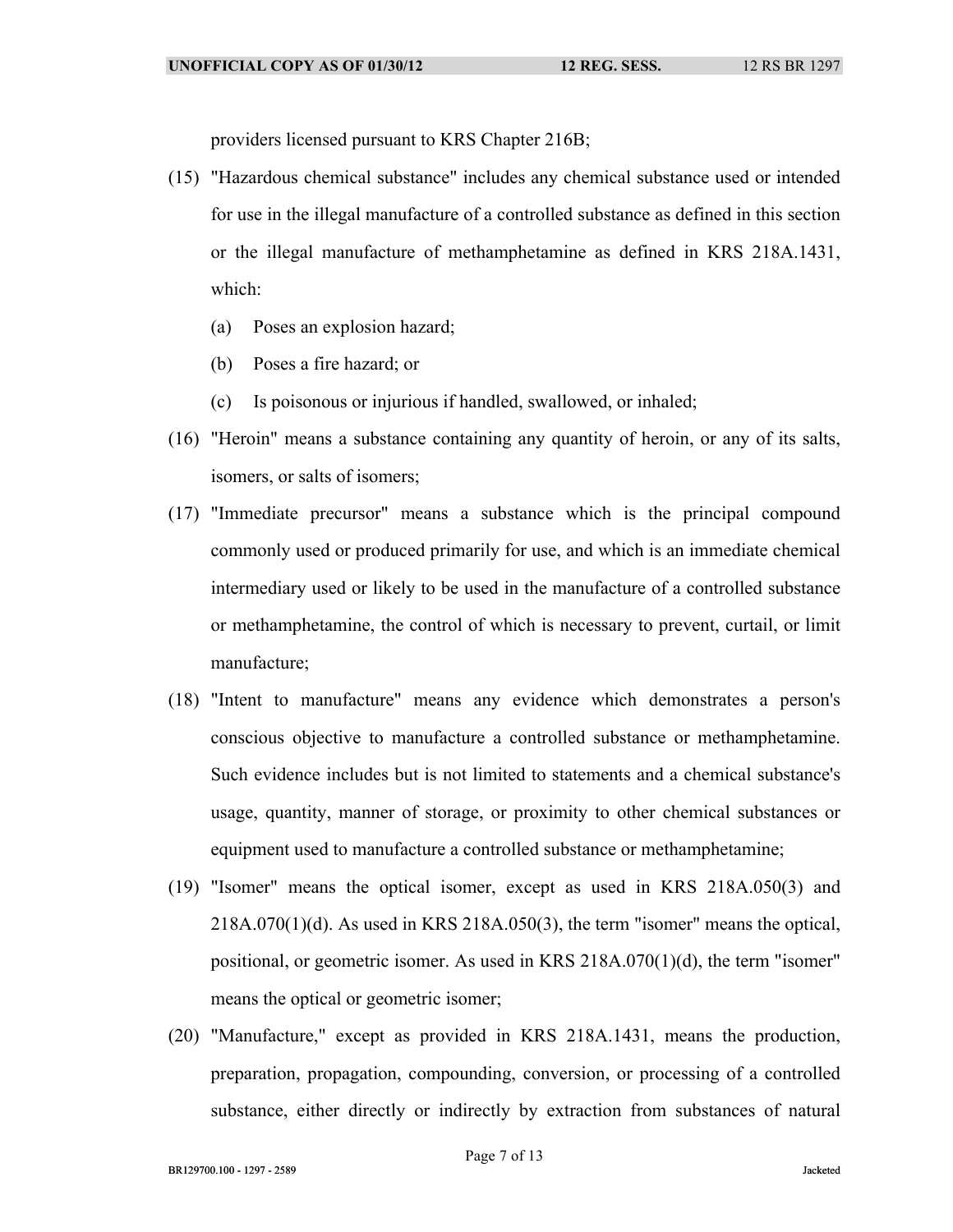origin or independently by means of chemical synthesis, or by a combination of extraction and chemical synthesis, and includes any packaging or repackaging of the substance or labeling or relabeling of its container except that this term does not include activities:

- (a) By a practitioner as an incident to his or her administering or dispensing of a controlled substance in the course of his or her professional practice;
- (b) By a practitioner, or by his or her authorized agent under his supervision, for the purpose of, or as an incident to, research, teaching, or chemical analysis and not for sale; or
- (c) By a pharmacist as an incident to his or her dispensing of a controlled substance in the course of his or her professional practice;
- (21) *(a)* "Marijuana" means all parts of the plant Cannabis sp., whether growing or not; the seeds thereof; the resin extracted from any part of the plant; and every compound, manufacture, salt, derivative, mixture, or preparation of the plant, its seeds or resin or any compound, mixture, or preparation which contains any quantity of these substances; *and*
	- *(b) "Marijuana" does not include industrial hemp as defined in Section 1 of this Act;*
- (22) "Medical history," as used in KRS Chapter 218A and for criminal prosecution only, means an accounting of a patient's medical background, including but not limited to prior medical conditions, prescriptions, and family background;
- (23) "Medical order," as used in KRS Chapter 218A and for criminal prosecution only, means a lawful order of a specifically identified practitioner for a specifically identified patient for the patient's health-care needs. "Medical order" may or may not include a prescription drug order;
- (24) "Medical record," as used in KRS Chapter 218A and for criminal prosecution only, means a record, other than for financial or billing purposes, relating to a patient,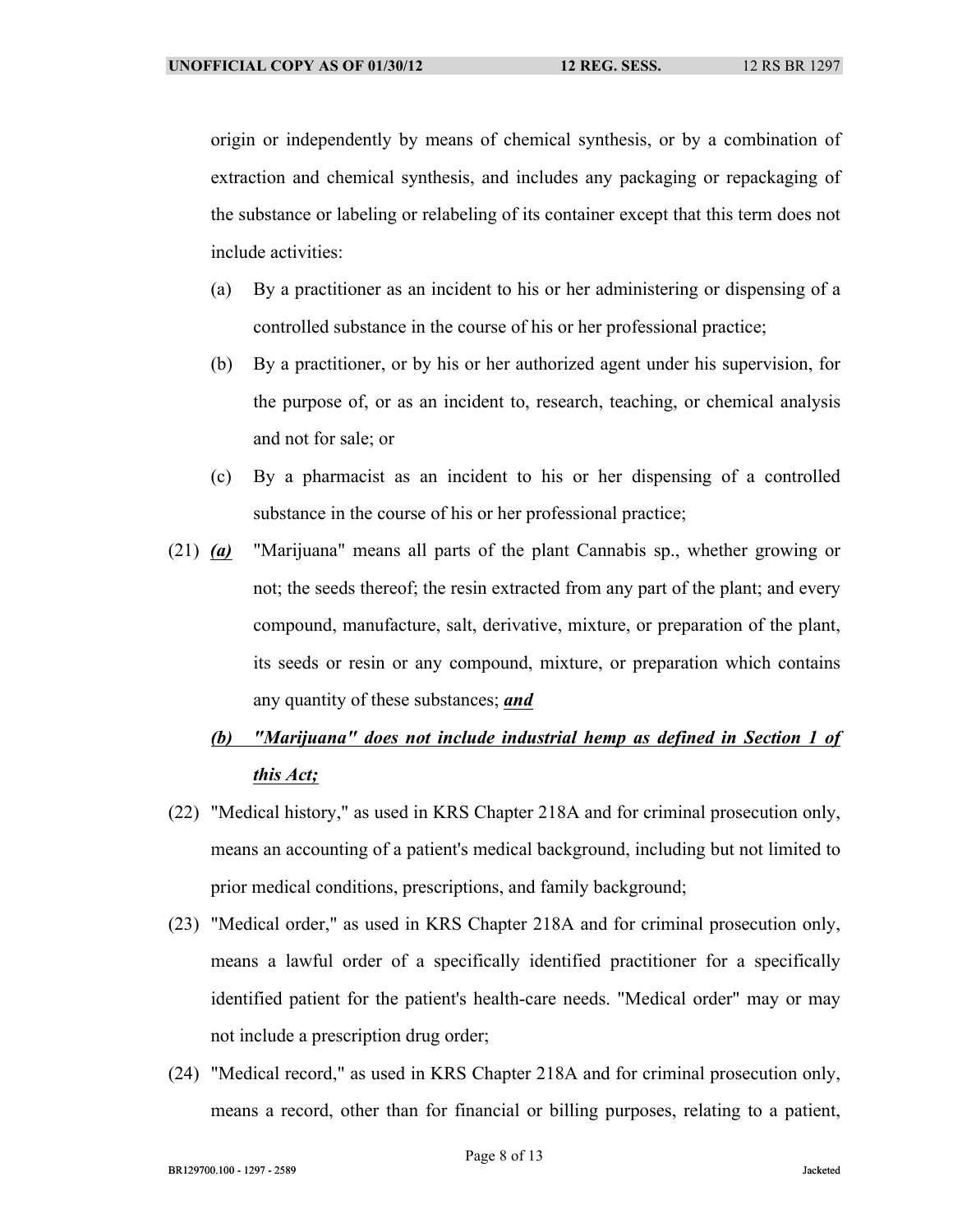kept by a practitioner as a result of the practitioner-patient relationship;

- (25) "Methamphetamine" means any substance that contains any quantity of methamphetamine, or any of its salts, isomers, or salts of isomers;
- (26) "Narcotic drug" means any of the following, whether produced directly or indirectly by extraction from substances of vegetable origin, or independently by means of chemical synthesis, or by a combination of extraction and chemical synthesis:
	- (a) Opium and opiate, and any salt, compound, derivative, or preparation of opium or opiate;
	- (b) Any salt, compound, isomer, derivative, or preparation thereof which is chemically equivalent or identical with any of the substances referred to in paragraph (a) of this subsection, but not including the isoquinoline alkaloids of opium;
	- (c) Opium poppy and poppy straw;
	- (d) Coca leaves, except coca leaves and extracts of coca leaves from which cocaine, ecgonine, and derivatives of ecgonine or their salts have been removed;
	- (e) Cocaine, its salts, optical and geometric isomers, and salts of isomers;
	- (f) Ecgonine, its derivatives, their salts, isomers, and salts of isomers; and
	- (g) Any compound, mixture, or preparation which contains any quantity of any of the substances referred to in paragraphs (a) to (f) of this subsection;
- (27) "Opiate" means any substance having an addiction-forming or addiction-sustaining liability similar to morphine or being capable of conversion into a drug having addiction-forming or addiction-sustaining liability. It does not include, unless specifically designated as controlled under KRS 218A.030, the dextrorotatory isomer of 3-methoxy-n-methylmorphinan and its salts (dextromethorphan). It does include its racemic and levorotatory forms;
- (28) "Opium poppy" means the plant of the species papaver somniferum L., except its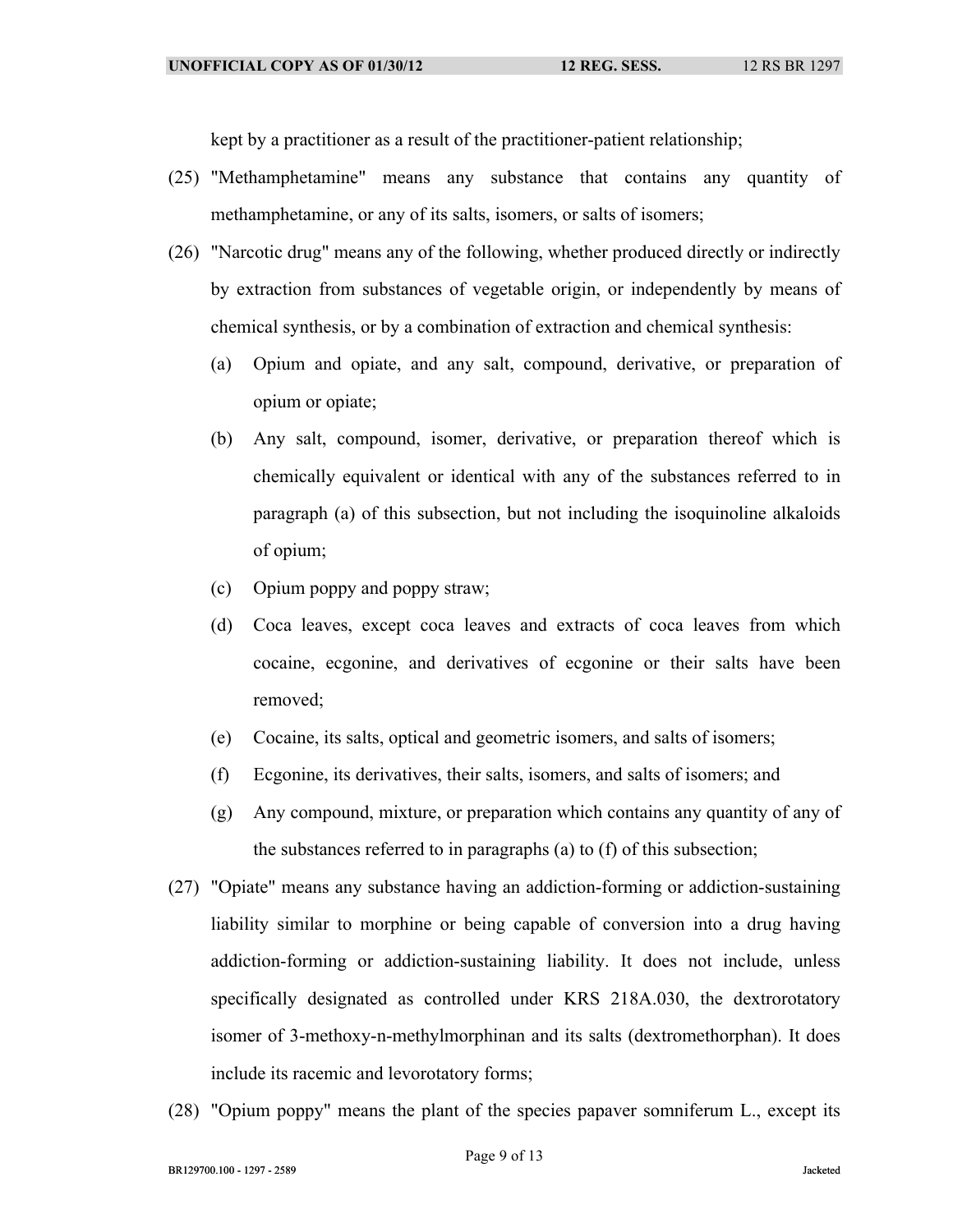seeds;

- (29) "Person" means individual, corporation, government or governmental subdivision or agency, business trust, estate, trust, partnership or association, or any other legal entity;
- (30) "Physical injury" has the same meaning it has in KRS 500.080;
- (31) "Poppy straw" means all parts, except the seeds, of the opium poppy, after mowing;
- (32) "Pharmacist" means a natural person licensed by this state to engage in the practice of the profession of pharmacy;
- (33) "Practitioner" means a physician, dentist, podiatrist, veterinarian, scientific investigator, optometrist as authorized in KRS 320.240, advanced practice registered nurse as authorized under KRS 314.011, or other person licensed, registered, or otherwise permitted by state or federal law to acquire, distribute, dispense, conduct research with respect to, or to administer a controlled substance in the course of professional practice or research in this state. "Practitioner" also includes a physician, dentist, podiatrist, veterinarian, or advanced practice registered nurse authorized under KRS 314.011 who is a resident of and actively practicing in a state other than Kentucky and who is licensed and has prescriptive authority for controlled substances under the professional licensing laws of another state, unless the person's Kentucky license has been revoked, suspended, restricted, or probated, in which case the terms of the Kentucky license shall prevail;
- (34) "Practitioner-patient relationship," as used in KRS Chapter 218A and for criminal prosecution only, means a medical relationship that exists between a patient and a practitioner or the practitioner's designee, after the practitioner or his or her designee has conducted at least one (1) good faith prior examination;
- (35) "Prescription" means a written, electronic, or oral order for a drug or medicine, or combination or mixture of drugs or medicines, or proprietary preparation, signed or given or authorized by a medical, dental, chiropody, veterinarian, optometric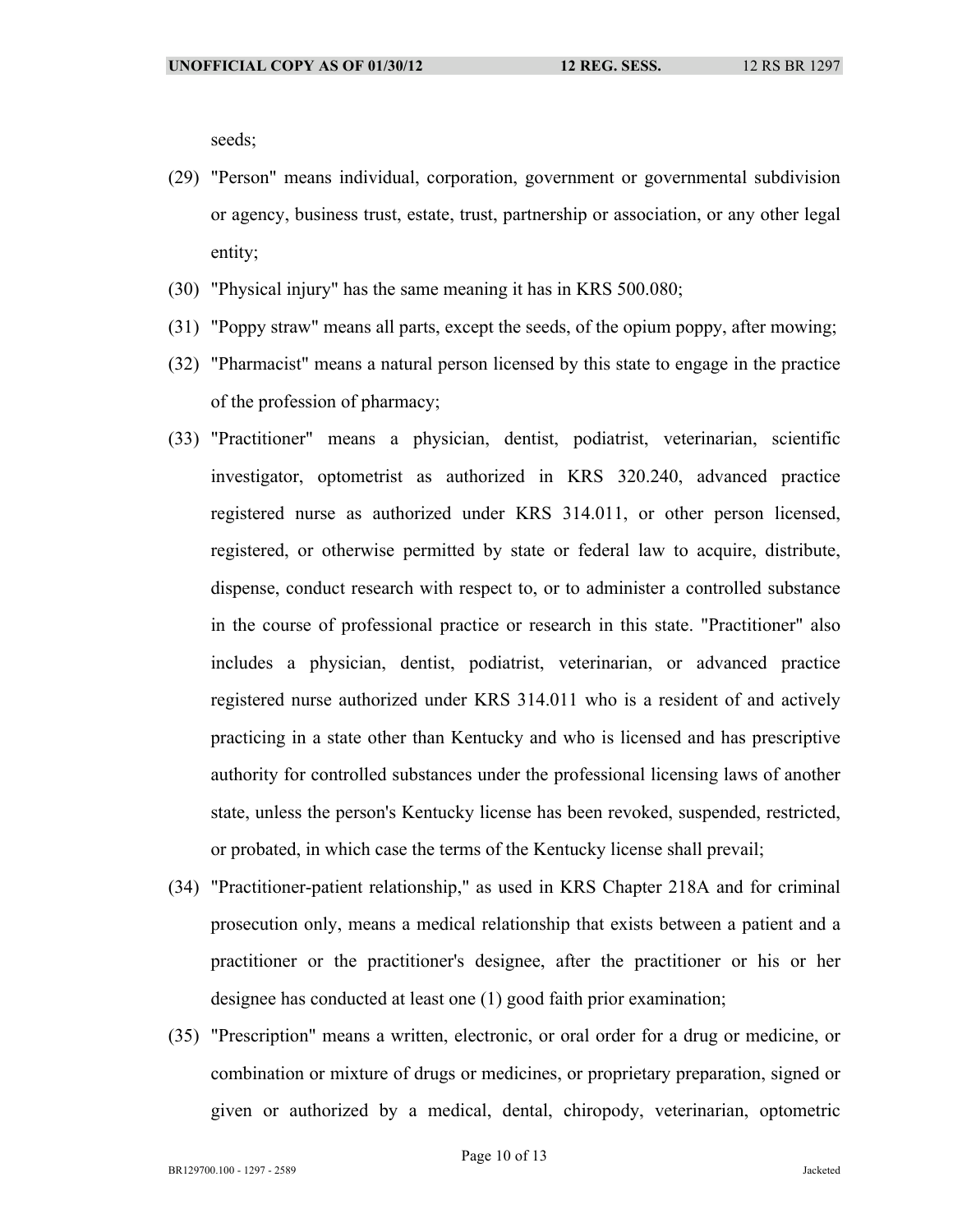practitioner, or advanced practice registered nurse, and intended for use in the diagnosis, cure, mitigation, treatment, or prevention of disease in man or other animals;

- (36) "Prescription blank," with reference to a controlled substance, means a document that meets the requirements of KRS 218A.204 and 217.216;
- (37) "Presumptive probation" means a sentence of probation not to exceed the maximum term specified for the offense, subject to conditions otherwise authorized by law, that is presumed to be the appropriate sentence for certain offenses designated in this chapter, notwithstanding contrary provisions of KRS Chapter 533. That presumption shall only be overcome by a finding on the record by the sentencing court of substantial and compelling reasons why the defendant cannot be safely and effectively supervised in the community, is not amenable to community-based treatment, or poses a significant risk to public safety;
- (38) "Production" includes the manufacture, planting, cultivation, growing, or harvesting of a controlled substance;
- (39) "Recovery program" means an evidence-based, nonclinical service that assists individuals and families working toward sustained recovery from substance use and other criminal risk factors. This can be done through an array of support programs and services that are delivered through residential and nonresidential means;
- (40) "Salvia" means Salvia divinorum or Salvinorin A and includes all parts of the plant presently classified botanically as Salvia divinorum, whether growing or not, the seeds thereof, any extract from any part of that plant, and every compound, manufacture, derivative, mixture, or preparation of that plant, its seeds, or its extracts, including salts, isomers, and salts of isomers whenever the existence of such salts, isomers, and salts of isomers is possible within the specific chemical designation of that plant, its seeds, or extracts. The term shall not include any other species in the genus salvia;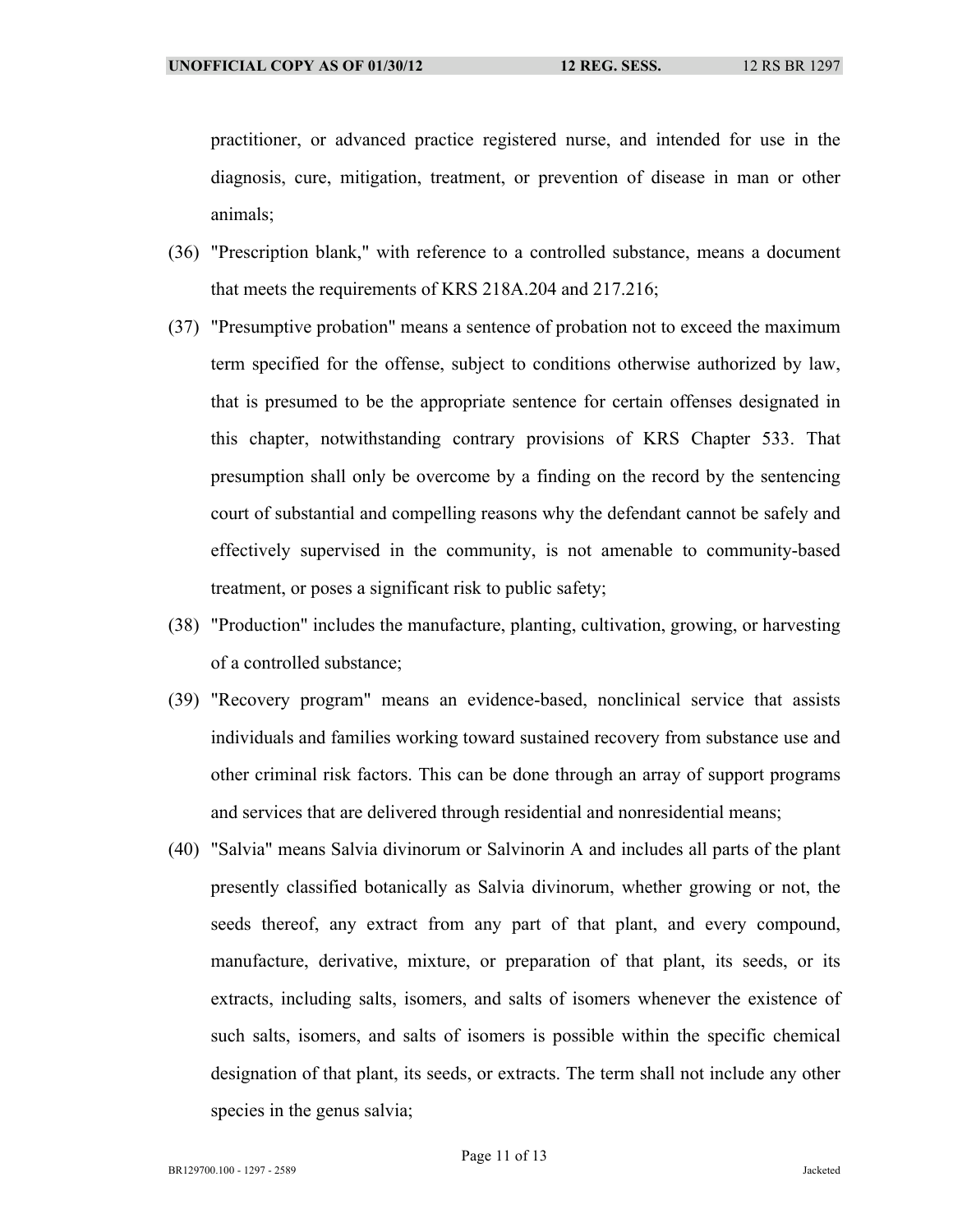- (41) "Second or subsequent offense" means that for the purposes of this chapter an offense is considered as a second or subsequent offense, if, prior to his or her conviction of the offense, the offender has at any time been convicted under this chapter, or under any statute of the United States, or of any state relating to substances classified as controlled substances or counterfeit substances, except that a prior conviction for a nontrafficking offense shall be treated as a prior offense only when the subsequent offense is a nontrafficking offense. For the purposes of this section, a conviction voided under KRS 218A.275 or 218A.276 shall not constitute a conviction under this chapter;
- (42) "Sell" means to dispose of a controlled substance to another person for consideration or in furtherance of commercial distribution;
- (43) "Serious physical injury" has the same meaning it has in KRS 500.080;
- (44) "Synthetic cannabinoid agonists or piperazines" means any chemical compound that contains Benzylpiperazine; Trifluoromethylphenylpiperazine; 1,1- Dimethylheptyl-11-hydroxytetrahydrocannabinol; 1-Butyl-3-(1-naphthoyl)indole; 1-Pentyl-3-(1-naphthoyl)indole; dexanabinol; (1-(2-morpholin-4-ylethyl)indol-3 yl)-napthalen-1-ylmethanone (JWH-200); 1-pentyl-3-(2 methoxyphenylacetyl)indole (JWH-250); or 2-[(1R,3S)-3-hydroxycyclohexyl]-5-(2 methyloctan-2-yl)phenol). The term shall not include synthetic cannabinoids that require a prescription, are approved by the United States Food and Drug Administration, and are dispensed in accordance with state and federal law;
- (45) "Telehealth" has the same meaning it has in KRS 311.550;
- (46) "Tetrahydrocannabinols" means synthetic equivalents of the substances contained in the plant, or in the resinous extractives of the plant Cannabis, sp. or synthetic substances, derivatives, and their isomers with similar chemical structure and pharmacological activity such as the following:
	- 1. Delta 1 cis or trans tetrahydrocannabinol, and their optical isomers;